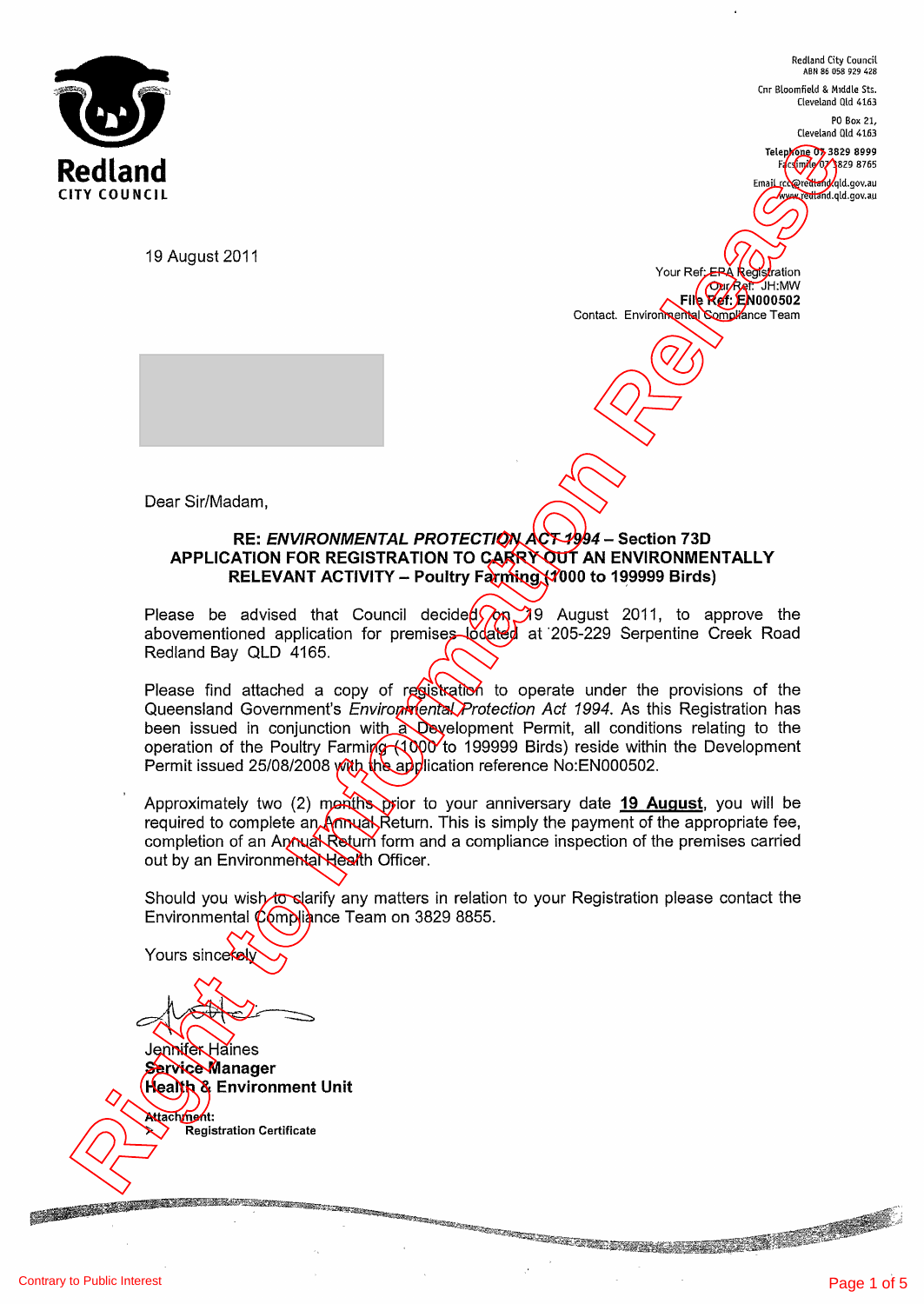**REGISTRATION NO. REG454** 

Under the provisions of the *Environmental Protection Act 1994*, this Registration Certificate is issued:

**TO:** 

### **OF: 205-229 SERPENTINE CREEK ROAD REDLAND BAY QLD 4165**

**TRADING AS:** 

in respect of the activities at premises described as:

**Lot 3 RP 89514 Lot 2 RP 89514 Vol 13418176** 

in the Parish of Redland Bay in the State of Queensland of which premises, Express Egg Supplies is the occupier.

The Registration is granted, conditional upon the environmentally relevant activity,

## **Poultry Farming (1000 to 199999 Birds)**

being constructed, operated and maintained in accordance with all conditions of the development permit EN502 decided by the Redland City Council 25/08/2008, and complying with the Environmental Protection Act 1994 and Environmental Protection Policies. **Certificate of Reginal Studies (Figure 2014)**<br> **REGISTRATION NO. REGIST<br>
SURFACE TO PRODUCE THE PRODUCED AND SERVED AND RESPONSIVE CONTINUES.**<br>
TO:<br>
TO:<br>
TO:<br>
TO:<br>
2014-2019 SERPENTINE OREEN ROAD REDLAND BAY QUI 416-REGIS

This Registration is conditional  $\alpha$  compliance with all other approvals, licences and requirements of Redland City Council and Queensland State Government.

This Registration takes effect from the date of signature.

**Signed:** 

Delegate of Redland City Council Administering Authority Environmental Protection Act 1994

**Anniversary Date: 19 August** 

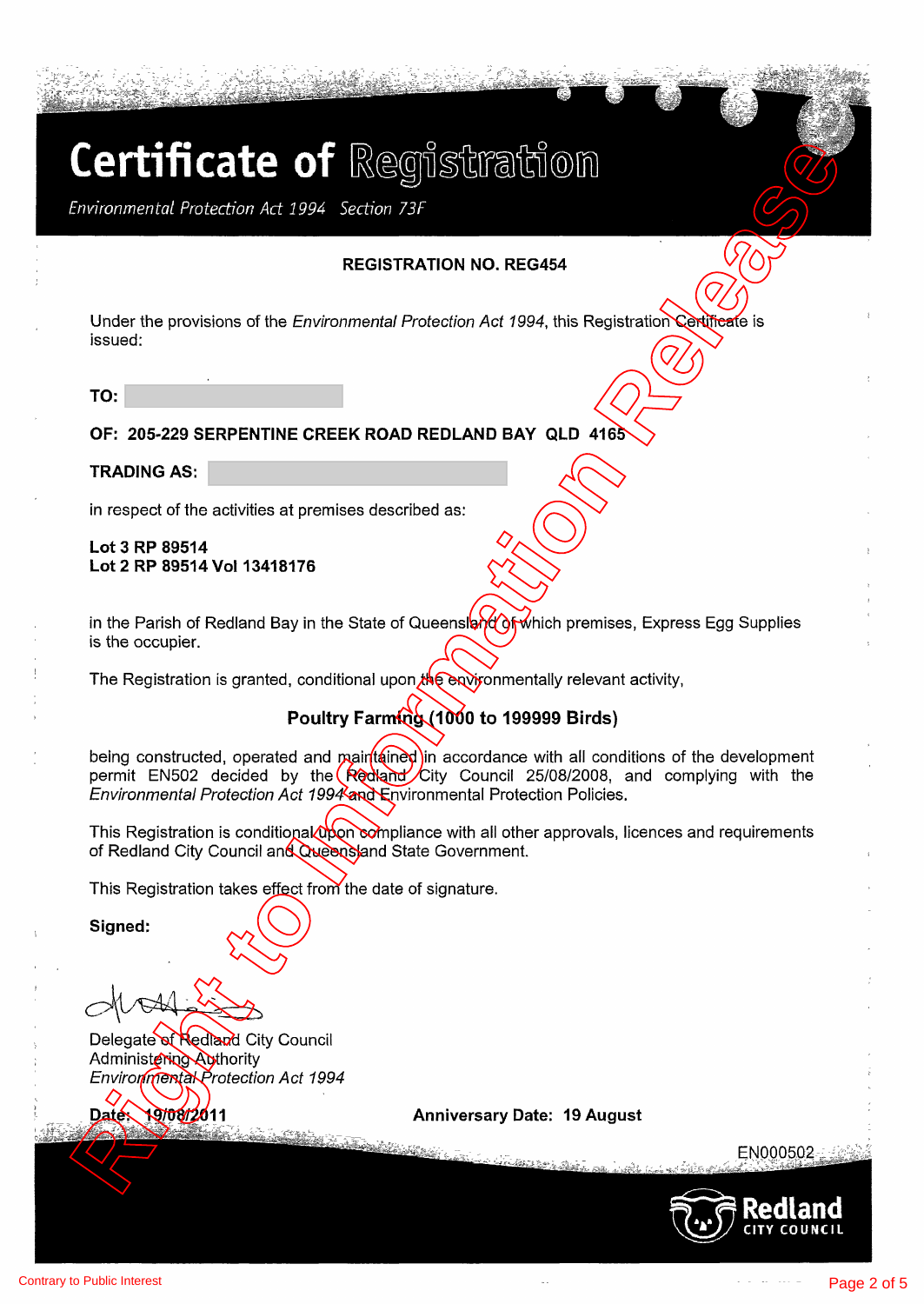| REDLAN<br>Oueensland                                                                                                                                                                                                                                                                                        |
|-------------------------------------------------------------------------------------------------------------------------------------------------------------------------------------------------------------------------------------------------------------------------------------------------------------|
| <b>ENVIRONMENTAL PROTECTION ACT, 1994</b>                                                                                                                                                                                                                                                                   |
| <b>SECTION 111 (1)</b>                                                                                                                                                                                                                                                                                      |
| <b>ENVIRONMENTAL PROTECTION ORDER</b>                                                                                                                                                                                                                                                                       |
| Under the provisions of the Environmental Protection Act 1994 an Environmental Protection order is served:                                                                                                                                                                                                  |
| TO:<br>a ang kong kong s                                                                                                                                                                                                                                                                                    |
| 231-247 SERPENTINE CREEK ROAD, REDLAND BAY<br>OF:                                                                                                                                                                                                                                                           |
| In respect of the operation                                                                                                                                                                                                                                                                                 |
| <b>POULTRY FARM</b>                                                                                                                                                                                                                                                                                         |
| at Premises/place on land described as                                                                                                                                                                                                                                                                      |
| LOT 2 RP 89514                                                                                                                                                                                                                                                                                              |
| Located At                                                                                                                                                                                                                                                                                                  |
| 동화로 아쉬워 보이는 물관이<br>231-247 SERPENTINE CREEK ROAD, REDLAND BAY                                                                                                                                                                                                                                               |
| Of which premises/place                                                                                                                                                                                                                                                                                     |
| 19일 25일 : 일상 - 이 발목 : 이 값이<br>IS THE OCCOPIER                                                                                                                                                                                                                                                               |
| The Environmental Protection Order is served on the grounds of                                                                                                                                                                                                                                              |
| INAPPROPRIATE DISPOSAL OF WASTE CHICKENS ALLOWING FOR THE POTENTIAL CONTAMINATION<br>OF SOIL, SURFACE WATER AND GROUNDWATER                                                                                                                                                                                 |
| The Environmental Protection Order requires you to:                                                                                                                                                                                                                                                         |
| <u> 1. IMMEDIATELY REMOVE ALL WASTE CHICKENS FROM THE PROPERTY VIA A LICENCED WASTE</u><br><b>CONTRACTOR.</b><br>2. IMMEDIATELY IMPLEMENT MEASURES TO PREVENT THE DEPOSIT OF WASTE CHICKENS ON THE<br><b>PROPERTY</b><br>3. ENSURE ALL WASTE CHICKENS ARE DISPOSED OF IN RECEPTICLES SERVICED BY A LICENCED |
| WASTE CONTRACTOR.<br>ा सा ता इं.एमनीचरी                                                                                                                                                                                                                                                                     |
| It is an offence under the Environmental Protection Act 1994 if you contravene this Environmental Protection Order.                                                                                                                                                                                         |
| You may apply for a review of the decision to issue an Environmental Protection Order. Information regarding review<br>and appeals is printed at the back of this order.                                                                                                                                    |
|                                                                                                                                                                                                                                                                                                             |
| Date<br><b>Signed</b>                                                                                                                                                                                                                                                                                       |
| Delegate of Administering Authority<br>Environmental Protection Act                                                                                                                                                                                                                                         |
| (N.B. An application for a review of , or appeal against this decision may be made within 18 days of the date of<br>this notice).                                                                                                                                                                           |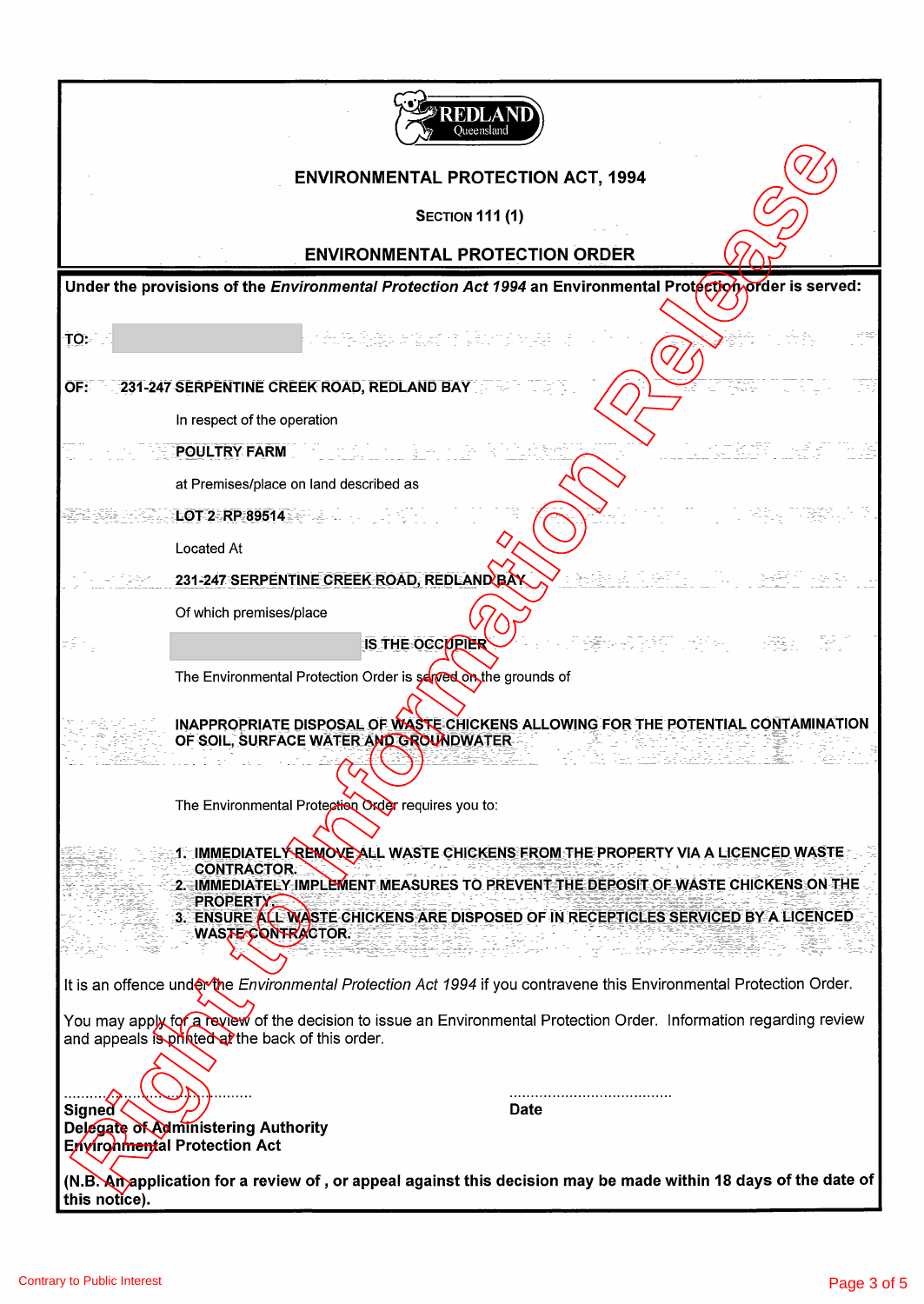1 July, 1998

Your Ref Our Ref. File No. H-149090 Contact Scott Robinson

231-247 Serpentine Creek Road Redland Bay Qld 4184

Dear

Yours sinceren

## **RE: DISPOSAL OF WASTE CHICKENS**

Following an inspection on the 26<sup>th</sup> of June 1998, by Council Officers, I wish to confirm that all waste chickens disposed of on your property had been adequately removed at the time of inspection.

With respect to the future disposal of waste chickens deposited on your property, please be advised that the only acceptable means of disposal is via a licensed waste contractor. Council has notified the Department of Natural Resources of the continuing feral pig problem in the area and the trapping activities being carried out in the vicinity of your property. T. July, 1998<br> **Right of the International Properties Creek Road**<br>
Reduced Bay Gld 4164<br>
Dealer<br>
Release that substitute the Creek Road<br>
Reclame the International Bay Gld 4164<br>
Dealer<br>
RE: DISPOSAL OF WATER/CONCRING<br>
Deal

I also acknowledge your letter received on the 24<sup>th</sup> of June 1998. With reference to this letter, it was necessary  $\frac{1}{6}$  council to undertake several inspections of your property to ensure compliance with relevant legislative provisions. The reason for the visits was clearly explained to the representative of by the Council officers on each occasion.

Should you have any questions regarding this matter, please contact myself on 3286 8564.

**Mark Rattemore Acting Manager Environmental Protection**